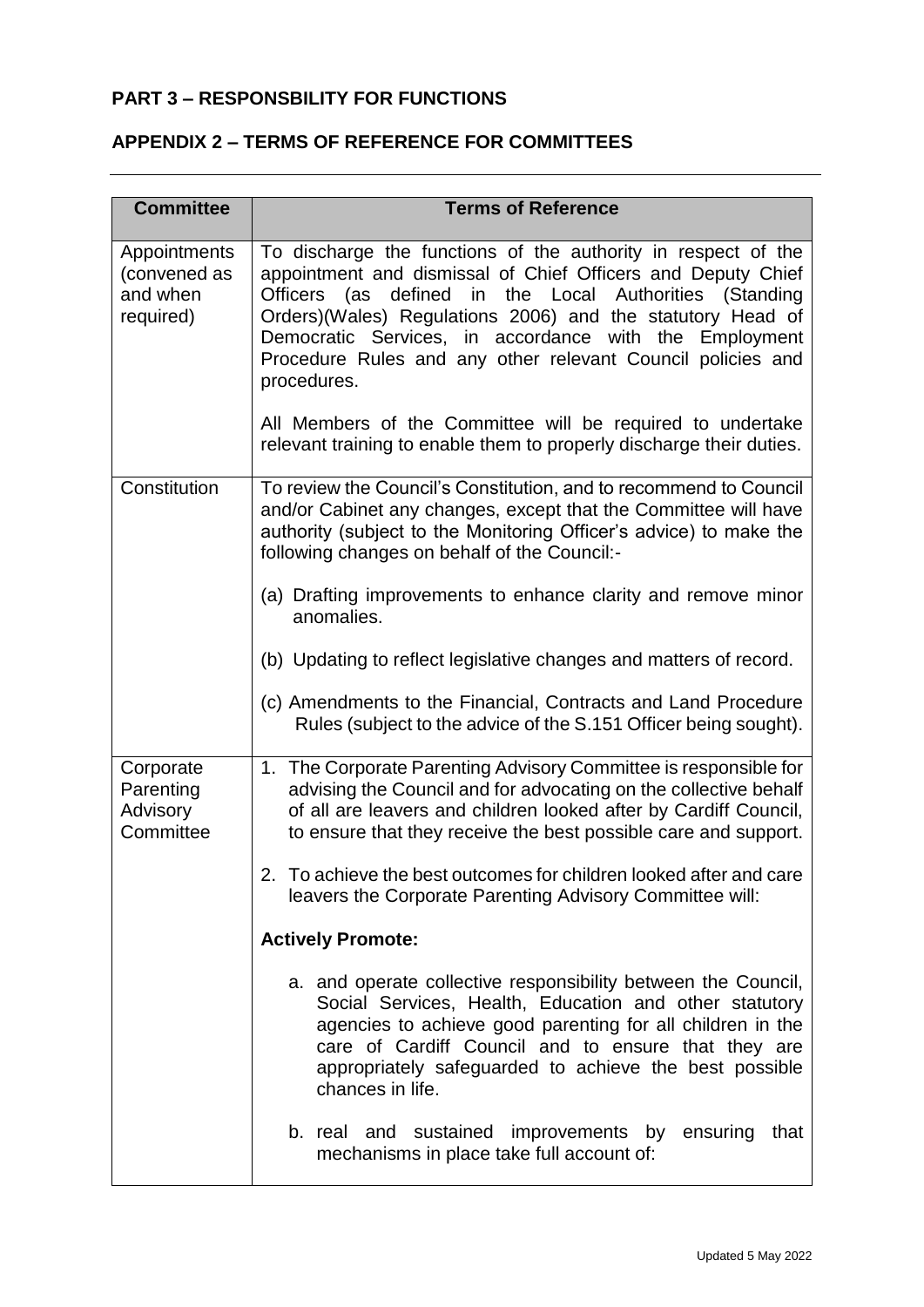| <b>Committee</b> | <b>Terms of Reference</b>                                                                                                                                                                                                                                                                                                                                                                                                                                                                                                                                                                                                     |
|------------------|-------------------------------------------------------------------------------------------------------------------------------------------------------------------------------------------------------------------------------------------------------------------------------------------------------------------------------------------------------------------------------------------------------------------------------------------------------------------------------------------------------------------------------------------------------------------------------------------------------------------------------|
|                  | the importance of promoting and respecting the child or<br>$\bullet$<br>young person's dignity.<br>the characteristics, culture and beliefs of the child or<br>$\bullet$<br>young person.<br>the importance of promoting the upbringing of the child<br>$\bullet$<br>by the child's family, in so far as doing so is consistent<br>with promoting the child's well-being.<br>Where the child is under the age of 16, the views, wishes<br>$\bullet$<br>and feelings of those with parental responsibility for the<br>chid, in so far as doing so is consistent with well-being<br>of the child and is reasonably practicable. |
|                  | Identify key priorities by:                                                                                                                                                                                                                                                                                                                                                                                                                                                                                                                                                                                                   |
|                  | c. engaging with relevant children looked after forums, as<br>determined by the young people, to drive the committee's<br>priorities.                                                                                                                                                                                                                                                                                                                                                                                                                                                                                         |
|                  | d. ensuring that the committee agenda focuses on what<br>children looked after identify as relevant for their growth and<br>development.                                                                                                                                                                                                                                                                                                                                                                                                                                                                                      |
|                  | Co-ordinate and collaborate to:                                                                                                                                                                                                                                                                                                                                                                                                                                                                                                                                                                                               |
|                  | e. seek to ensure that coordinated services are delivered<br>across all statutory and voluntary sector organisations.                                                                                                                                                                                                                                                                                                                                                                                                                                                                                                         |
|                  | f.<br>engage and develop a shared dialogue with the Children<br>and Young People's Scrutiny Committee to avoid agenda<br>duplication, whilst working together to exploit detailed<br>analysis of key performance data.                                                                                                                                                                                                                                                                                                                                                                                                        |
|                  | g. engage with, and embrace future Welsh Government plans<br>expectations<br>extend<br>and<br>to<br>corporate<br>parenting<br>responsibilities across Public Services.                                                                                                                                                                                                                                                                                                                                                                                                                                                        |
|                  | <b>Monitor Outcomes and Performance to:</b>                                                                                                                                                                                                                                                                                                                                                                                                                                                                                                                                                                                   |
|                  | h. ensure that performance monitoring systems are in place,<br>and to regularly review performance data to ensure that<br>good outcomes for children looked after and care leavers<br>are being delivered consistently.                                                                                                                                                                                                                                                                                                                                                                                                       |
|                  | i. review the quality and effectiveness of:                                                                                                                                                                                                                                                                                                                                                                                                                                                                                                                                                                                   |
|                  | <b>Children Looked After Services</b><br><b>Education Services</b><br><b>Health Services</b>                                                                                                                                                                                                                                                                                                                                                                                                                                                                                                                                  |
|                  | 3. To provide an Annual Report to the Council's Children and<br>Young People's Scrutiny Committee, Cabinet, and full Council.                                                                                                                                                                                                                                                                                                                                                                                                                                                                                                 |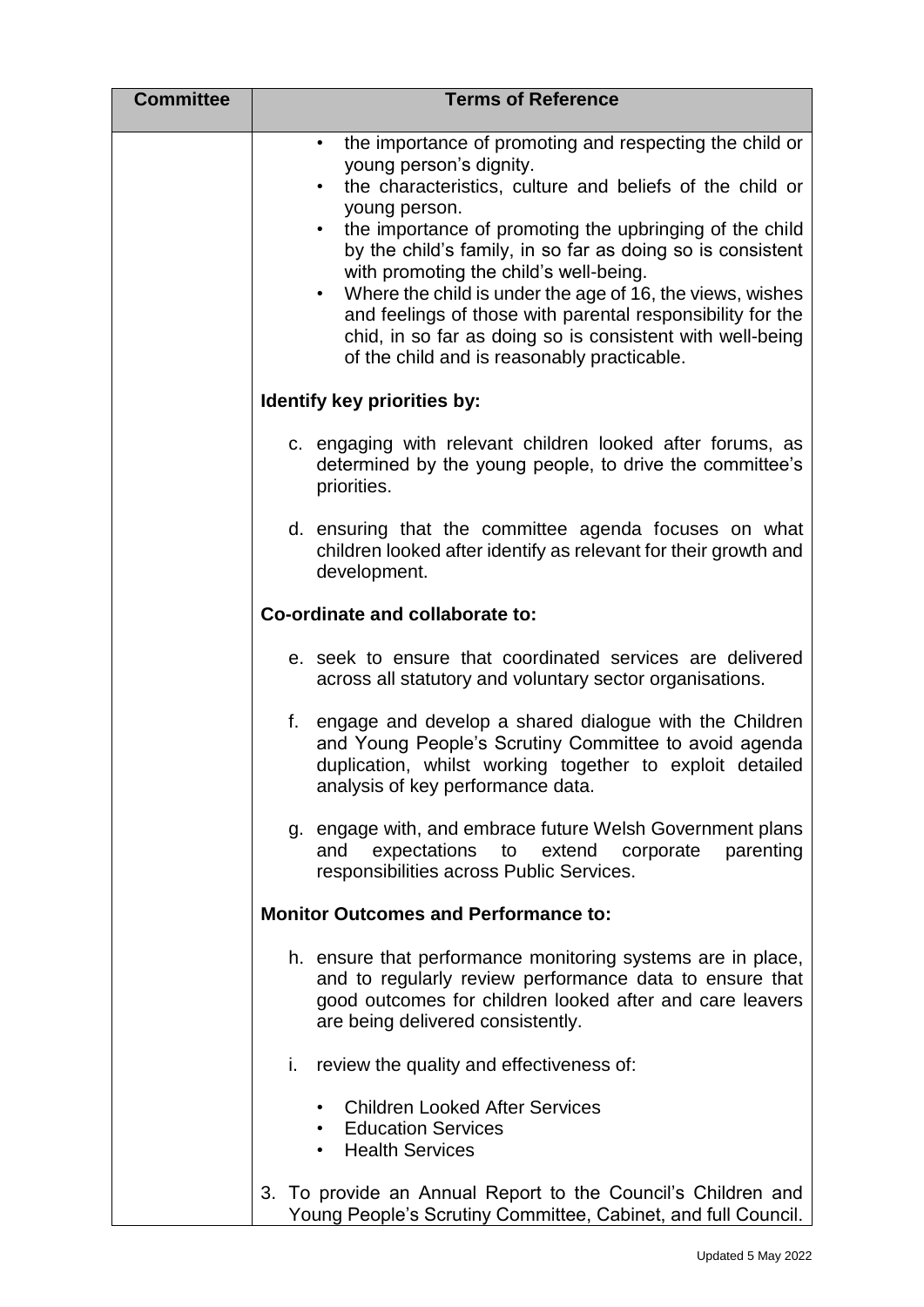| <b>Committee</b>   | <b>Terms of Reference</b>                                                                                                                                                                                                                                                                                                                                                     |
|--------------------|-------------------------------------------------------------------------------------------------------------------------------------------------------------------------------------------------------------------------------------------------------------------------------------------------------------------------------------------------------------------------------|
|                    | 4. To ensure the corporate parenting strategy is implemented<br>effectively, reviewed and revised as necessary, to meet the<br>needs of children looked after and care leavers.                                                                                                                                                                                               |
|                    | 5. To recommend the appointment of co-opted members to the<br>Committee for approval by Council.                                                                                                                                                                                                                                                                              |
|                    | 6. To make recommendations to Cabinet and Council in respect<br>of any matters within the remit of the Committee.                                                                                                                                                                                                                                                             |
|                    | 7. Each member of the Corporate Parenting Advisory Committee<br>will undertake relevant training, to enable them to properly<br>discharge their duties.                                                                                                                                                                                                                       |
| Council<br>Appeals | To hear and determine appeals (other than those appeals which<br>are within the terms of reference of any other Committee) from<br>determinations and decisions of the Authority where there is a<br>statutory requirement for there to be an appeal to Members of the<br>Council or where such appeal is allowed for in any policy or<br>procedure approved by the Council.  |
|                    | On hearing an appeal the Committee shall be empowered, on<br>behalf and in the name of the Council, to make such order as it<br>considers appropriate, within the range of decisions permissible at<br>law.                                                                                                                                                                   |
|                    | The Committee, when sitting to hear an appeal, shall not include<br>any Members of the Cabinet, or Members of any Committee<br>principally concerned with the service by which the decision or<br>determination has been made, or Members who have been<br>concerned in any previous consideration of the matter, which has<br>given rise to or from which the appeal arises. |
|                    | At each sitting of the Committee to hear an appeal, the Committee<br>shall, firstly, ensure that the appeal has been properly made and,<br>secondly, that the appellant has been afforded the opportunity of<br>being represented at the hearing of his/her appeal by such friend,<br>lawyer or other representative as he/she may choose.                                    |
|                    | In hearing an appeal the Committee shall conform to the rules of<br>natural justice.                                                                                                                                                                                                                                                                                          |
|                    | All Members of the Committee will be required to undertake<br>relevant training to enable them to properly discharge their duties.                                                                                                                                                                                                                                            |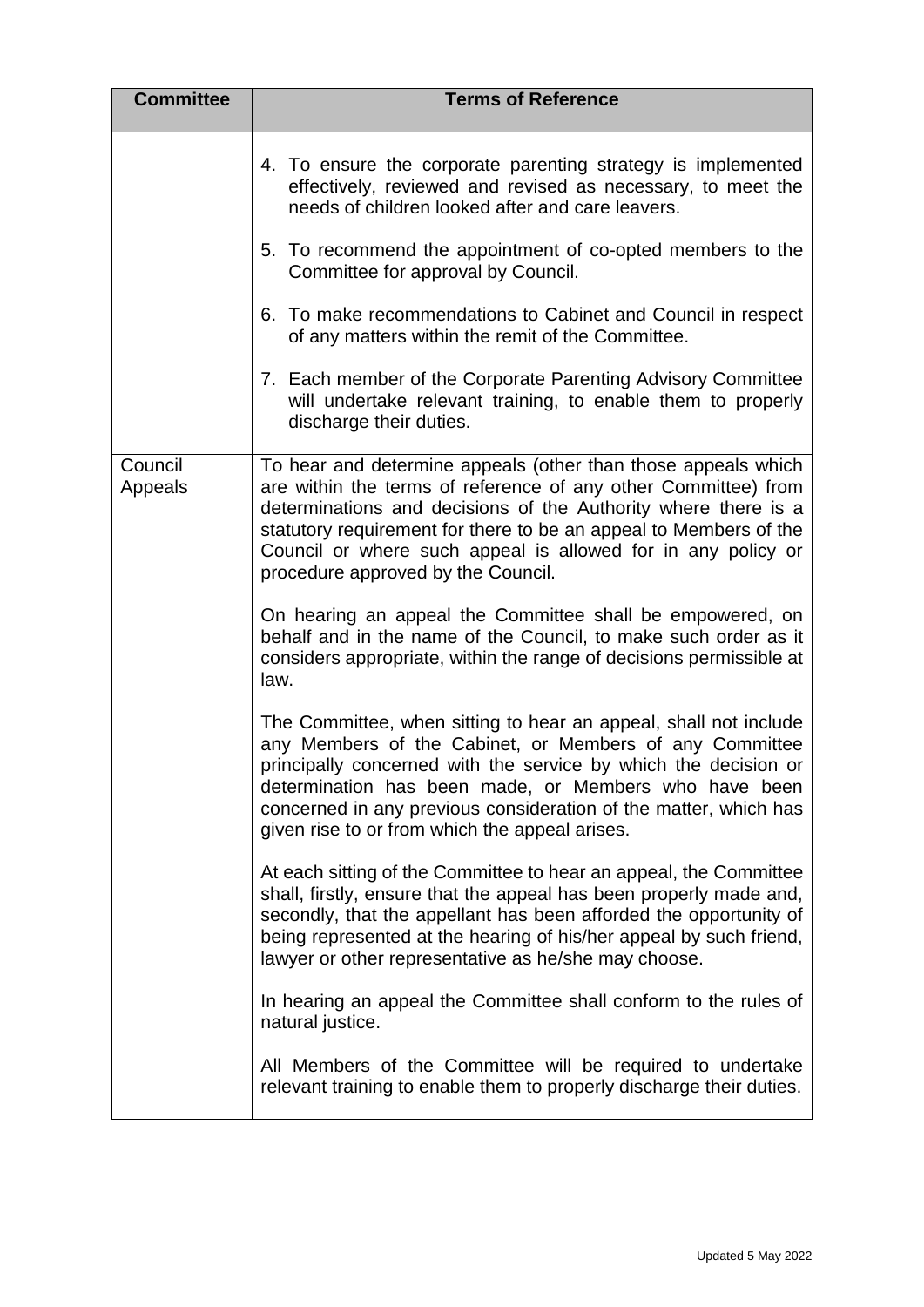| <b>Committee</b>                                 | <b>Terms of Reference</b>                                                                                                                                                                                                                                                                                                                                        |
|--------------------------------------------------|------------------------------------------------------------------------------------------------------------------------------------------------------------------------------------------------------------------------------------------------------------------------------------------------------------------------------------------------------------------|
| Democratic<br><b>Services</b>                    | (a) To carry out the local authority's function of designating the<br><b>Head of Democratic Services.</b>                                                                                                                                                                                                                                                        |
|                                                  | (b) To keep under review the adequacy of provision of staff,<br>accommodation and other resources made available to<br>discharge the democratic services functions of the Authority.                                                                                                                                                                             |
|                                                  | (c) To make reports, at least annually, to the full Council in relation<br>to these matters.                                                                                                                                                                                                                                                                     |
| Disciplinary &<br>Grievance                      | To hear and determine:                                                                                                                                                                                                                                                                                                                                           |
| Appeals<br>(convened as<br>and when<br>required) | (a) all appeals by employees of the Council who may have a right<br>to appeal to Councillors in accordance with disciplinary and<br>grievance procedures approved by the Council;                                                                                                                                                                                |
|                                                  | all other appeals from disciplinary actions which may be<br>(b)<br>referred to it, whether by the Council or a Committee;                                                                                                                                                                                                                                        |
|                                                  | grievances by and against the Chief Executive in accordance<br>(c)<br>with grievance procedures approved by the Council; and, with<br>a differently constituted membership, appeals following<br>decisions on such grievances; and                                                                                                                               |
|                                                  | (d) in exceptional circumstances, where the Chief Executive<br>cannot address matters because of an associated grievance,<br>disciplinary proceedings against a Corporate<br>Director,<br>Director, Assistant Director or a Chief Officer; and, with a<br>differently constituted membership, appeals<br>following<br>decisions in such disciplinary proceedings |
|                                                  | On hearing each case the Committee shall be empowered, on<br>behalf and in the name of the Council, to make such order as it<br>considers appropriate, except where retirement or redundancy is<br>contemplated, when consultation with the Cabinet will take place<br>prior to determination of the matter.                                                     |
|                                                  | The Committee, when sitting to hear an individual case, shall<br>comprise not less than three nor more than five members. From<br>the members appointed to serve on the Committee, those who are<br>to sit to hear any particular matter shall be chosen by rota following<br>consultation with the Group Whips, subject to the exclusion of any<br>member who:  |
|                                                  | (i) is a member of the Cabinet or of a Committee principally<br>concerned with the service in which the employee concerned<br>is employed; or                                                                                                                                                                                                                    |
|                                                  | (ii) has been concerned in any previous consideration of the<br>matter which has given rise to the disciplinary action,<br>grievance, or decision from which an appeal arises.                                                                                                                                                                                   |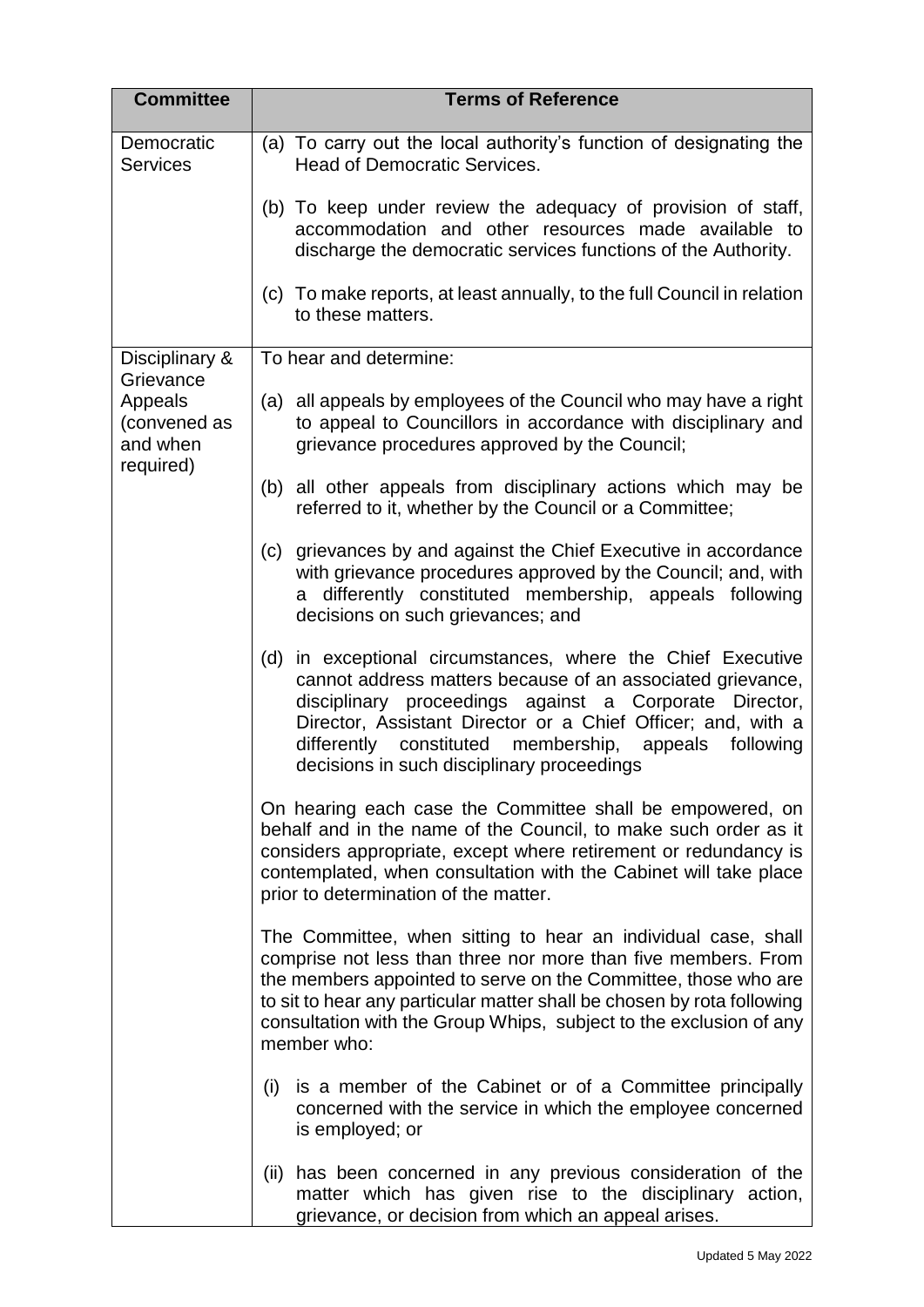| <b>Committee</b>                          | <b>Terms of Reference</b>                                                                                                                                                                                                                                                                                                                                                                                                                                                                                                                                                                                                                                                                                                                                                                                    |
|-------------------------------------------|--------------------------------------------------------------------------------------------------------------------------------------------------------------------------------------------------------------------------------------------------------------------------------------------------------------------------------------------------------------------------------------------------------------------------------------------------------------------------------------------------------------------------------------------------------------------------------------------------------------------------------------------------------------------------------------------------------------------------------------------------------------------------------------------------------------|
|                                           | At each sitting of the Committee to hear a disciplinary matter or<br>appeal, the Committee shall, firstly, ensure that the matter of<br>complaint has been clearly put to the employee and, secondly, that<br>the employee has been afforded the opportunity of being<br>represented at the hearing by such friend, trade union officer,<br>lawyer or other representative as he/she may choose.<br>In any hearing the Committee shall conform to the rules of natural<br>justice.<br>All Members of the Committee will be required to undertake<br>relevant training to enable them to properly discharge their duties.                                                                                                                                                                                     |
|                                           |                                                                                                                                                                                                                                                                                                                                                                                                                                                                                                                                                                                                                                                                                                                                                                                                              |
| Employment<br>Conditions                  | (a) to consider and determine policy and issues arising from the<br>organisation, terms and conditions of Chief Officers and<br>Deputy Chief Officers (as defined in the Local Authorities<br>(Standing Orders) (Wales) Regulations 2006), together with<br>any other category of employee specified in Regulation from<br>time to time where this is necessary, subject to the approval of<br>Council in respect of any determination or variation of the<br>remuneration of Chief Officers;                                                                                                                                                                                                                                                                                                                |
|                                           | (b) to decide requests for re-grading of Chief Officers and Deputy<br>Chief Officers (as defined in the Local Authorities (Standing<br>Orders) (Wales) Regulations 2006), except for Operational<br>Managers deemed to be classed as Deputy Chief Officers,<br>whose applications may be determined under Chief Executive<br>officer delegation within the remuneration framework for<br>Operational Managers, together with any other category of<br>employee specified in Regulation from time to time, whether by<br>way of appeal by an employee against a decision to refuse a<br>re-grading application or to decide applications for re-grading<br>which are supported, subject to the approval of Council in<br>respect of any determination or variation of the remuneration of<br>a Chief Officer. |
|                                           | (c) All Members of the Committee will be required to undertake<br>relevant training to enable them to properly discharge their<br>duties.                                                                                                                                                                                                                                                                                                                                                                                                                                                                                                                                                                                                                                                                    |
| Family<br>Absence<br><b>Appeals Panel</b> | To be the Appeals Panel required pursuant to Regulation 36(1) of<br>the Family Absence for Members of Local Authorities (Wales)<br>Regulations 2013 and any amendment thereof; and to discharge<br>all functions of the Panel pursuant to those Regulations.                                                                                                                                                                                                                                                                                                                                                                                                                                                                                                                                                 |
|                                           | All Members of the Committee will be required to undertake<br>relevant training to enable them to properly discharge their duties.                                                                                                                                                                                                                                                                                                                                                                                                                                                                                                                                                                                                                                                                           |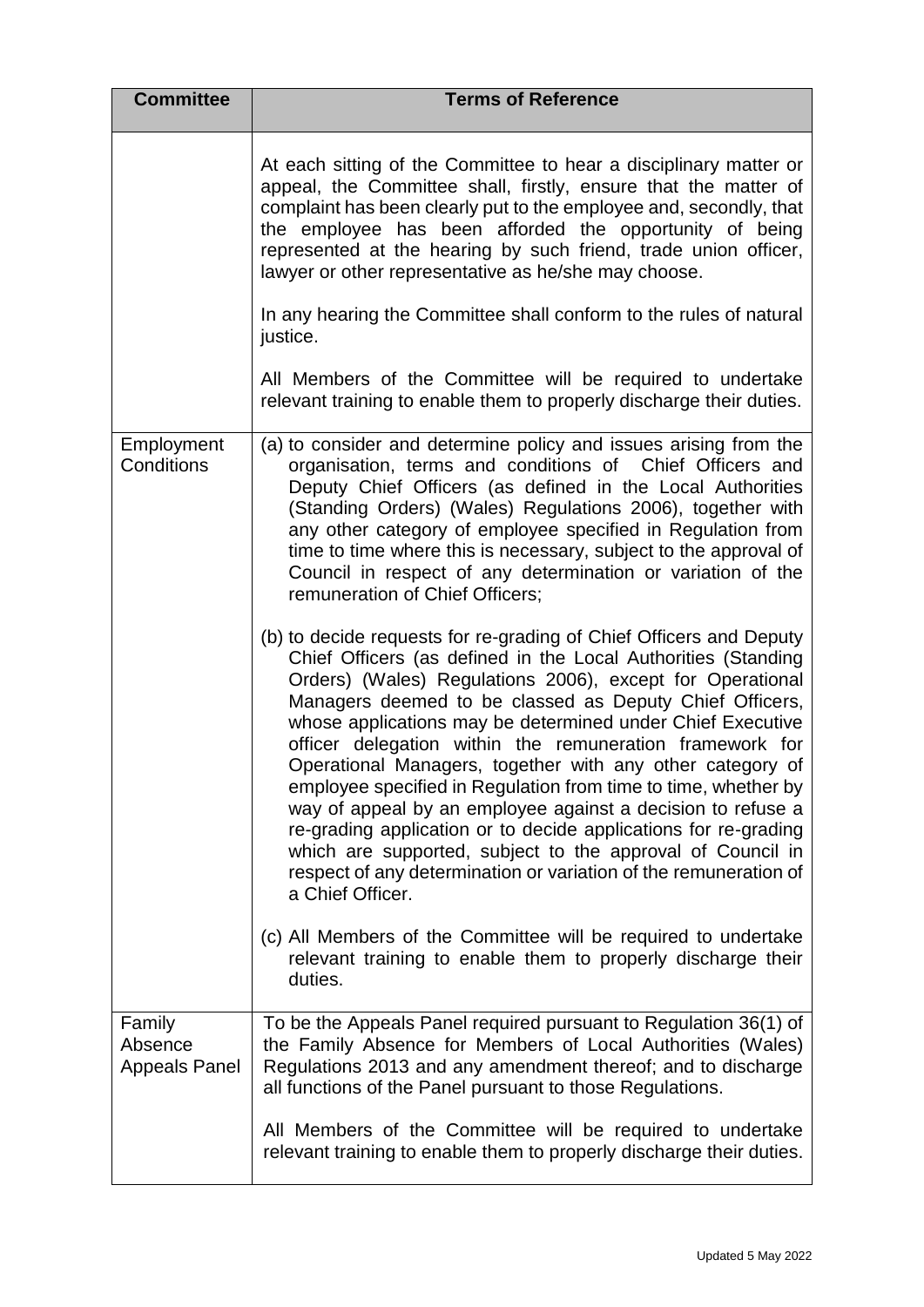| <b>Committee</b> | <b>Terms of Reference</b>                                                                                                                                                                                                                                                                                                                                                                                                                                                                                                                                                                                                                                                             |
|------------------|---------------------------------------------------------------------------------------------------------------------------------------------------------------------------------------------------------------------------------------------------------------------------------------------------------------------------------------------------------------------------------------------------------------------------------------------------------------------------------------------------------------------------------------------------------------------------------------------------------------------------------------------------------------------------------------|
| Governance &     | <b>Statement of Purpose</b>                                                                                                                                                                                                                                                                                                                                                                                                                                                                                                                                                                                                                                                           |
| Audit            | Our Governance and Audit Committee is a key component of<br>$\bullet$<br>Cardiff Council's corporate governance. It provides an<br>independent and high-level focus on the audit, assurance, and<br>reporting arrangements that underpin good governance and<br>financial standards.                                                                                                                                                                                                                                                                                                                                                                                                  |
|                  | The purpose of our Governance and Audit Committee is to<br>$\bullet$<br>provide independent assurance to the members of Cardiff<br>Council, and its wider citizens and stakeholders, on the<br>adequacy of the risk management framework, the internal<br>control environment, and the performance assessment of the<br>Council. It provides an independent review of Cardiff Council's<br>governance, performance assessment, risk management and<br>control frameworks and oversees the financial reporting and<br>annual governance processes. It oversees internal audit and<br>external audit, helping to ensure efficient and effective<br>assurance arrangements are in place. |
|                  | Governance, Performance, Risk & Control                                                                                                                                                                                                                                                                                                                                                                                                                                                                                                                                                                                                                                               |
|                  | To review the Council's corporate governance arrangements<br>$\bullet$<br>against the good governance framework, including the ethical<br>framework and consider annual governance reports and<br>assurances.                                                                                                                                                                                                                                                                                                                                                                                                                                                                         |
|                  | To review the Council's draft annual Self-Assessment Report<br>$\bullet$<br>in respect of the financial year 2021/22 and each financial year<br>thereafter, and make any appropriate recommendations for<br>changes.                                                                                                                                                                                                                                                                                                                                                                                                                                                                  |
|                  | To consider the Panel Performance Assessment Report when<br>received, review the Council's draft response to the Panel<br>Performance Assessment Report, and make any appropriate<br>recommendations for changes.                                                                                                                                                                                                                                                                                                                                                                                                                                                                     |
|                  | To review the Council's draft response to any Auditor General<br>recommendations arising from a 'special inspection' in respect<br>of the Council's performance requirements, and to make any<br>appropriate recommendations for changes.                                                                                                                                                                                                                                                                                                                                                                                                                                             |
|                  | To review and assess the authority's ability to handle<br>complaints effectively, and make any associated reports and<br>recommendations.                                                                                                                                                                                                                                                                                                                                                                                                                                                                                                                                             |
|                  | To review the Annual Governance Statement prior to approval<br>and consider whether it properly reflects the risk environment<br>and supporting assurances, taking into account the internal<br>audit opinion on the overall adequacy and effectiveness of the<br>Council's framework of governance, risk management and                                                                                                                                                                                                                                                                                                                                                              |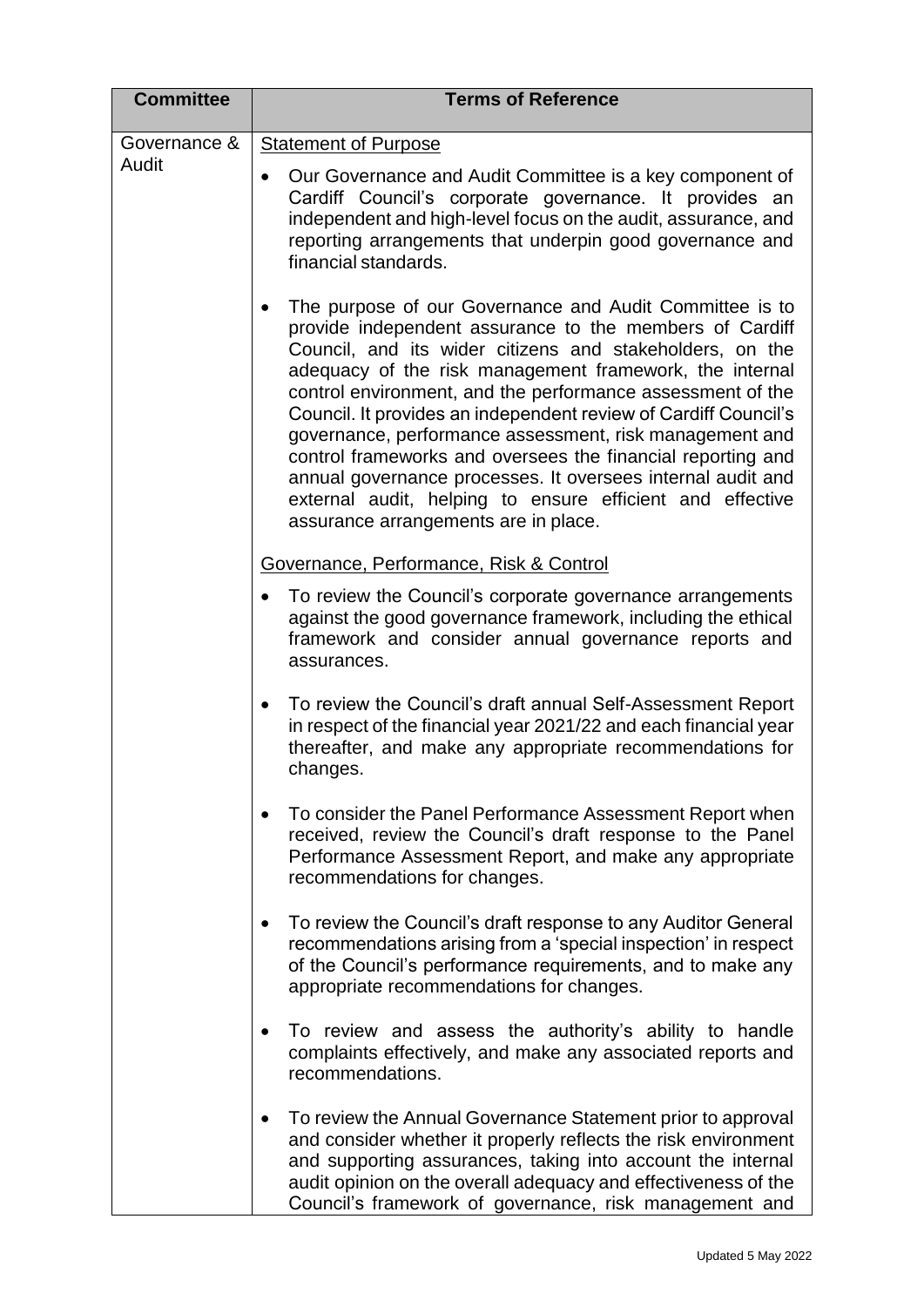| <b>Committee</b> | <b>Terms of Reference</b>                                                                                                                                                                                                                   |
|------------------|---------------------------------------------------------------------------------------------------------------------------------------------------------------------------------------------------------------------------------------------|
|                  | internal control.                                                                                                                                                                                                                           |
|                  | To consider the Council's arrangements to secure value for<br>money and review assurances and assessments on the<br>effectiveness of these arrangements.                                                                                    |
|                  | To consider the Council's framework of assurance and ensure<br>$\bullet$<br>that it adequately addresses the risk and priorities of the<br>Council.                                                                                         |
|                  | To monitor the effective development and operation of risk<br>٠<br>management in the Council.                                                                                                                                               |
|                  | To monitor progress in addressing risk-related issues reported<br>to the Committee.                                                                                                                                                         |
|                  | To consider reports on the effectiveness of internal controls<br>$\bullet$<br>and monitor the implementation of agreed actions.                                                                                                             |
|                  | To review the assessment of fraud risks and potential harm to<br>the Council from fraud and corruption.                                                                                                                                     |
|                  | To monitor the Counter-fraud strategy, actions and resources.                                                                                                                                                                               |
|                  | To review the governance and assurance arrangements for<br>significant partnerships or collaborations.                                                                                                                                      |
|                  | <b>Internal Audit</b>                                                                                                                                                                                                                       |
|                  | To approve the Internal Audit Charter.                                                                                                                                                                                                      |
|                  | To review proposals in relation to the appointment of external<br>providers<br>of internal<br>audit<br>services<br>make<br>and<br>to<br>recommendations.                                                                                    |
|                  | To approve the risk-based internal audit plan, containing<br>$\bullet$<br>internal audit's resource requirements, the approach to using<br>other sources of assurances and any work required to place<br>reliance upon those other sources. |
|                  | To approve significant interim changes to the risk based<br>internal audit plan and resource requirements.                                                                                                                                  |
|                  | To make appropriate enquiries of both management and the<br>audit manager to determine if there are any inappropriate<br>scope or resource limitations.                                                                                     |
|                  | To consider any impairments to independence or objectivity<br>arising from additional roles or responsibilities outside of<br>internal auditing of the Audit Manager. To approve and                                                        |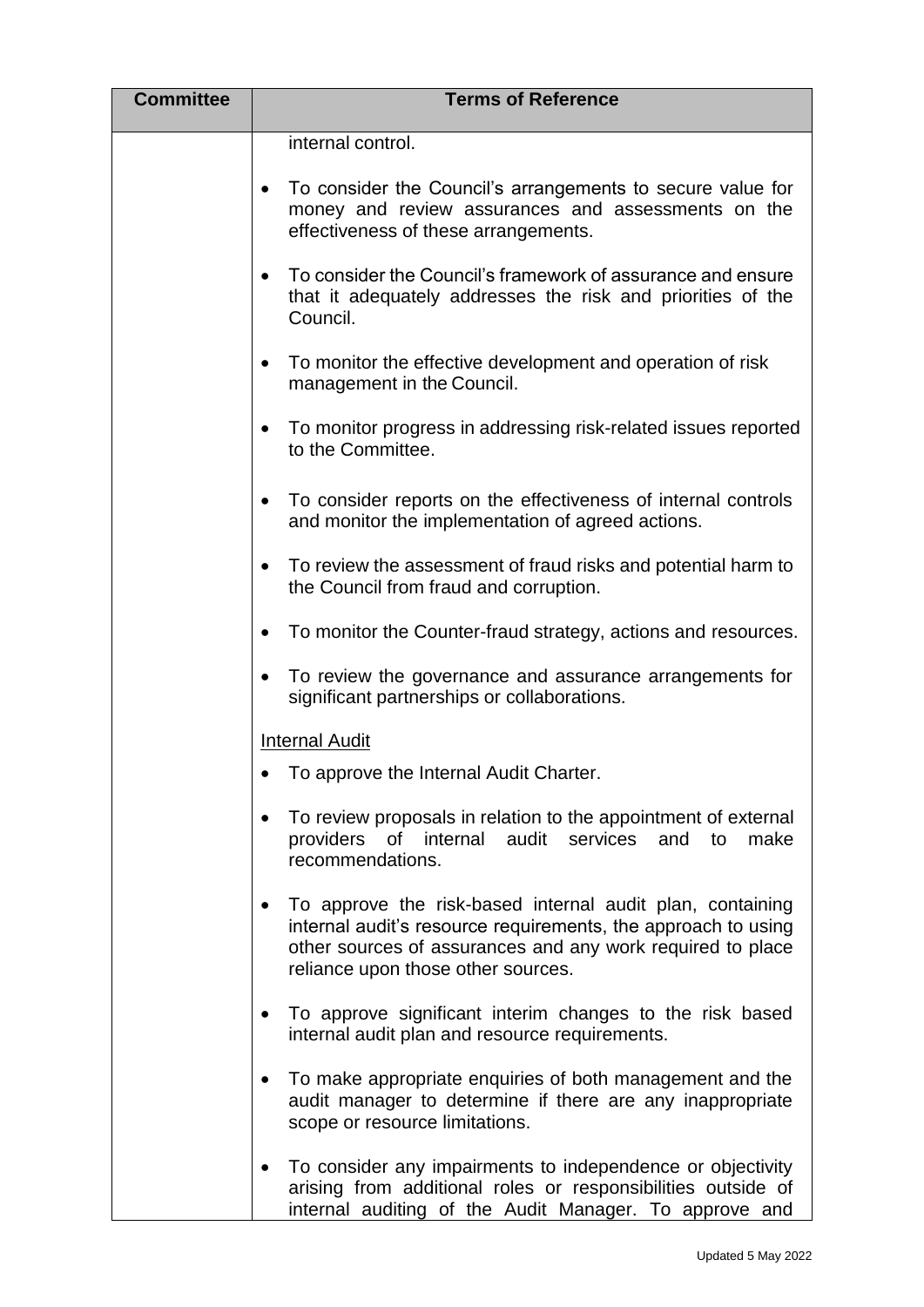| <b>Committee</b> | <b>Terms of Reference</b>                                                                                                                                                                                                                                                                                                                                                                                                                                                                  |
|------------------|--------------------------------------------------------------------------------------------------------------------------------------------------------------------------------------------------------------------------------------------------------------------------------------------------------------------------------------------------------------------------------------------------------------------------------------------------------------------------------------------|
|                  | periodically review safeguards to limit such impairments.                                                                                                                                                                                                                                                                                                                                                                                                                                  |
|                  | To consider reports from the Audit Manager on Internal Audit's<br>$\bullet$<br>performance during the year including the performance of<br>external providers of internal audit services. These will include:                                                                                                                                                                                                                                                                              |
|                  | Updates on the work of internal audit including key<br>findings, issues of concern and action in hand as a result<br>of internal audit work                                                                                                                                                                                                                                                                                                                                                |
|                  | Regular reports on the results of the Quality Assurance<br>$\overline{\phantom{0}}$<br>and Improvement Programme (QAIP)                                                                                                                                                                                                                                                                                                                                                                    |
|                  | Reports on instances where the internal audit function<br>$\overline{\phantom{a}}$<br>does not conform to the PSIAS and Local Government<br>Application Note (LGAN) considering whether the non-<br>conformance is significant enough that it must be included<br>in the Annual Governance Statement.                                                                                                                                                                                      |
|                  | To consider the Audit Manager's annual report:<br>$\bullet$                                                                                                                                                                                                                                                                                                                                                                                                                                |
|                  | The statement of the level of conformance with the PSIAS<br>and LGAN and the results of the QAIP that support the<br>statement – these will indicate the reliability of the<br>conclusions of internal audit<br>The opinion on the adequacy and effectiveness of the<br>Council's framework of governance, risk management<br>and control together with a summary of the work<br>supporting the opinion - these will assist the Committee<br>in reviewing the Annual Governance Statement. |
|                  | To consider summaries of specific internal audit reports as<br>requested.                                                                                                                                                                                                                                                                                                                                                                                                                  |
|                  | To receive reports outlining the action taken where the Audit<br>Manager has concluded that management has accepted a<br>level of risk that may be unacceptable to the authority or there<br>are concerns about progress with the implementation of<br>agreed actions.                                                                                                                                                                                                                     |
|                  | To contribute to the Quality Assurance and Improvement<br>Programme and in particular the external quality assessment<br>of internal audit that takes place at least once every five years.                                                                                                                                                                                                                                                                                                |
|                  | To consider a report on the effectiveness of internal audit to<br>support the Annual Governance Statement, where required<br>to do so by the Accounts and Audit Regulations.                                                                                                                                                                                                                                                                                                               |
|                  | To provide free and unfettered access to the Governance and<br>Audit Committee Chair for the Audit Manager, including the                                                                                                                                                                                                                                                                                                                                                                  |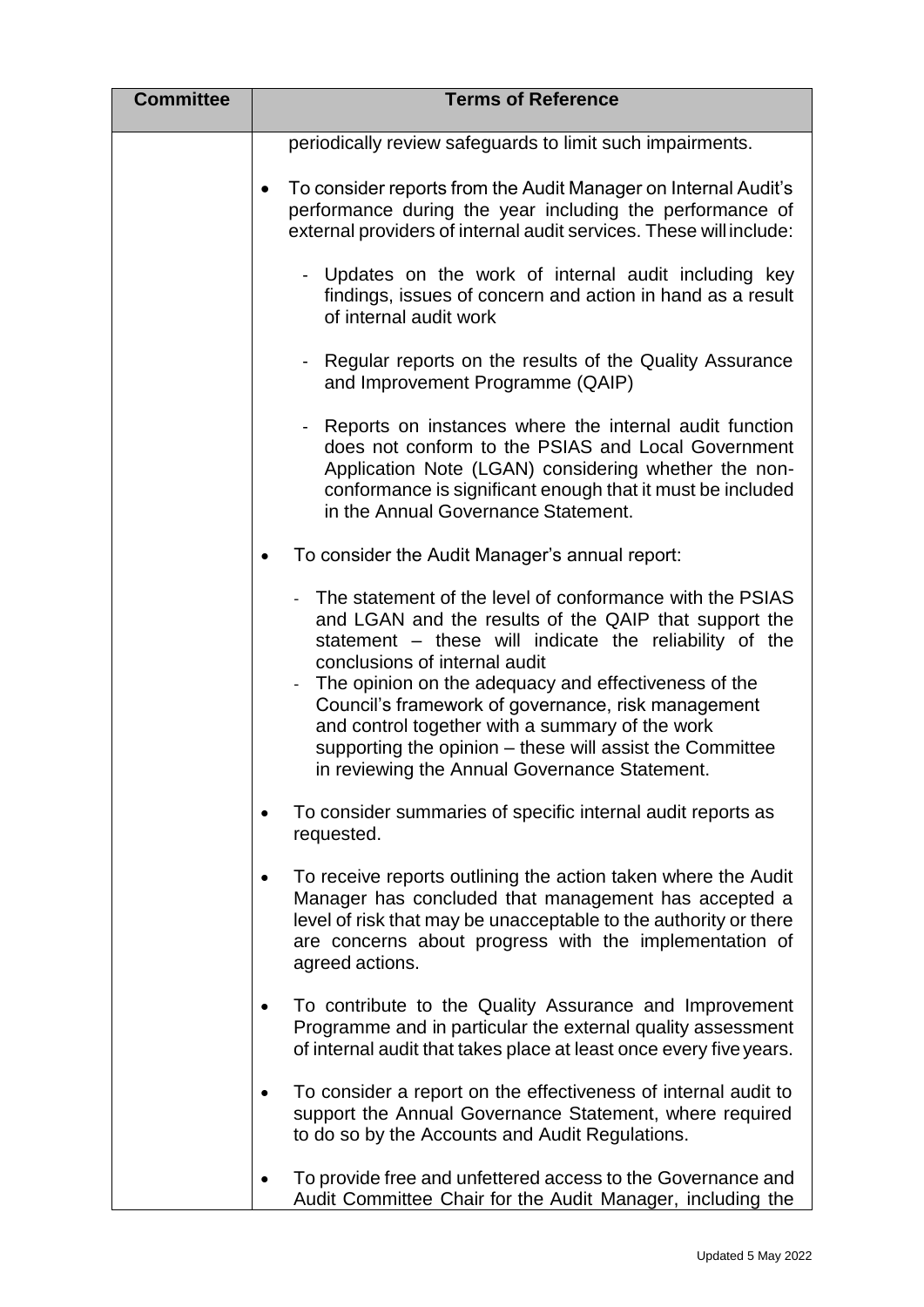| <b>Committee</b> | <b>Terms of Reference</b>                                                                                                                                                                                                                                                                            |
|------------------|------------------------------------------------------------------------------------------------------------------------------------------------------------------------------------------------------------------------------------------------------------------------------------------------------|
|                  | opportunity for a private meeting with the Committee.                                                                                                                                                                                                                                                |
|                  | <b>External Audit</b>                                                                                                                                                                                                                                                                                |
|                  | To consider the external auditor's annual letter, relevant<br>reports, and the report to those charged with governance.                                                                                                                                                                              |
|                  | To consider specific reports as agreed with the external<br>auditors.                                                                                                                                                                                                                                |
|                  | To comment on the scope and depth of external audit work and<br>$\bullet$<br>to ensure it gives value for money.                                                                                                                                                                                     |
|                  | To commission work from internal and external audit.                                                                                                                                                                                                                                                 |
|                  | on the effectiveness<br>To advise and<br>recommend<br>0f<br>relationships between external and internal audit and other<br>inspector agencies or relevant bodies.                                                                                                                                    |
|                  | <b>Financial Reporting</b>                                                                                                                                                                                                                                                                           |
|                  | To review the annual statement of accounts. Specifically, to<br>consider whether appropriate accounting policies have been<br>followed and whether there are concerns arising from the<br>financial statements or from the audit that need to be brought<br>to the attention of the Council.         |
|                  | To consider the external auditor's report to those charged with<br>$\bullet$<br>governance on issues arising from the audit of the accounts.                                                                                                                                                         |
|                  | To seek assurances on the arrangements for the<br>management of the authority's financial affairs.                                                                                                                                                                                                   |
|                  | To seek assurances that the Council has complied with the<br>$\bullet$<br>Management Strategy<br>and<br>Practices<br>Treasury<br>by<br>demonstrating effective control of the associated risks and<br>pursuing optimum performance consistent with those risks.                                      |
|                  | <b>Accountability Arrangements</b>                                                                                                                                                                                                                                                                   |
|                  | To report to Council on the Committee's findings, conclusions<br>$\bullet$<br>and recommendations concerning the adequacy and<br>effectiveness of the governance, risk management and<br>internal control frameworks, financial reporting arrangements<br>and internal and external audit functions. |
|                  | To report to Council on an annual basis and to publish an<br>$\bullet$<br>annual report on the Committee's work, its performance in<br>relation to the Terms of Reference, and its effectiveness in<br>meeting its purpose.                                                                          |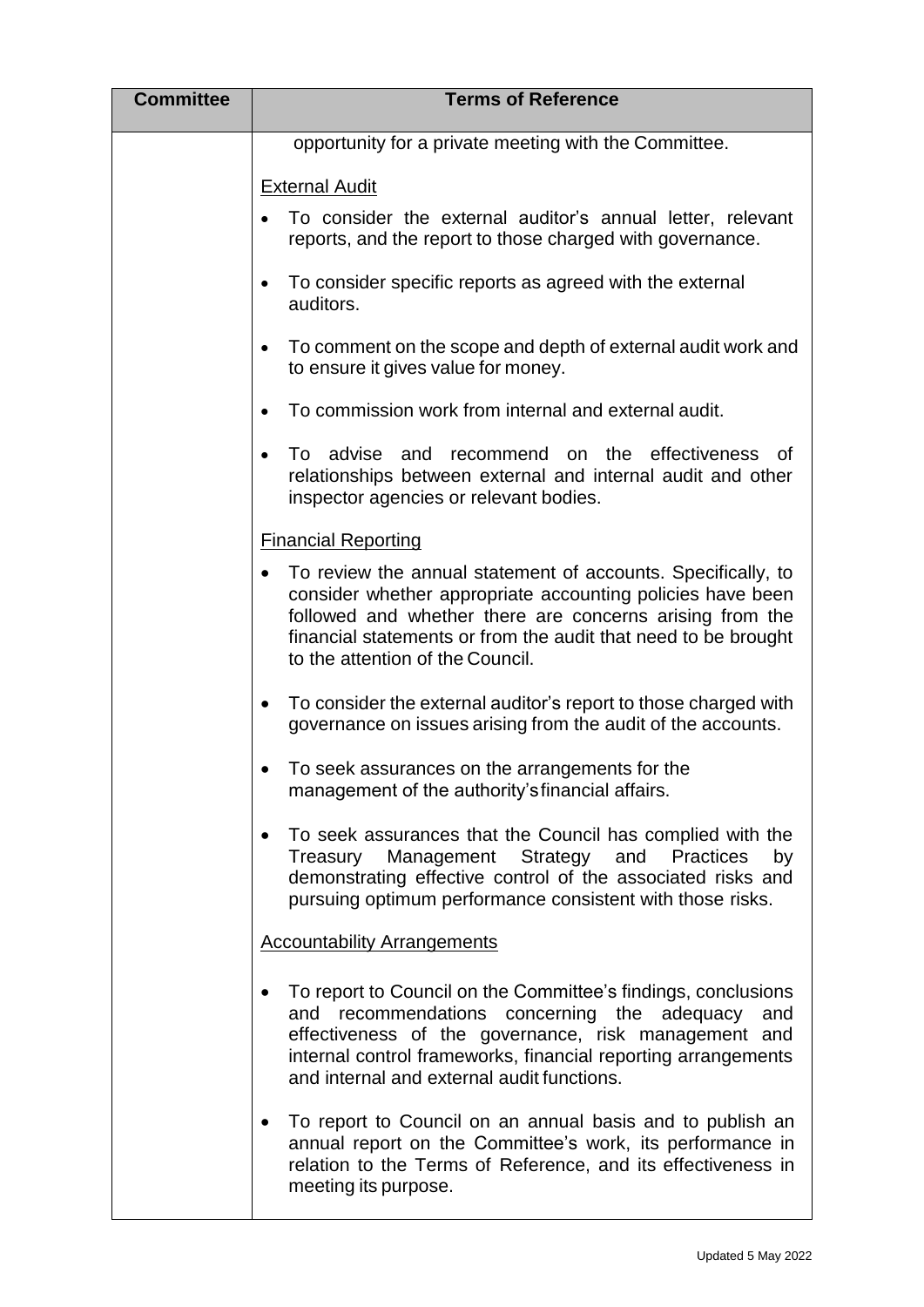| <b>Committee</b>                            | <b>Terms of Reference</b>                                                                                                                                                                                                                                                                                                                                                                                                                                                                        |
|---------------------------------------------|--------------------------------------------------------------------------------------------------------------------------------------------------------------------------------------------------------------------------------------------------------------------------------------------------------------------------------------------------------------------------------------------------------------------------------------------------------------------------------------------------|
|                                             | To raise the profile of probity generally within the Council and<br>$\bullet$<br>to report on matters of concern to the individual Cabinet<br>Member, relevant Scrutiny Committee, Cabinet or to Council<br>as necessary and appropriate.                                                                                                                                                                                                                                                        |
|                                             | To work in synergy with the five Scrutiny Committees of the<br>$\bullet$<br>Council and liaise with other Council Committees as and when<br>appropriate to avoid duplication in work programmes.                                                                                                                                                                                                                                                                                                 |
|                                             | <b>Training &amp; Development</b>                                                                                                                                                                                                                                                                                                                                                                                                                                                                |
|                                             | To attend relevant training sessions in accordance with the<br>Member Development Programme including<br>specialist<br>training tailored for Members of the Governance and Audit<br>Committee e.g. Treasury Management.                                                                                                                                                                                                                                                                          |
| Licensing                                   | To be the Council's Licensing Committee as required by the<br>Licensing Act 2003 and Gambling Act 2005 and any re-<br>enactment or modification thereof; and as full delegate of the<br>Council to exercise all the powers and functions permitted under<br>those Acts or otherwise required by law to be discharged by the<br>statutory Licensing Committee.                                                                                                                                    |
|                                             | All Members of the Committee will be required to undertake<br>relevant training to enable them to properly discharge their duties.                                                                                                                                                                                                                                                                                                                                                               |
| <b>Local Authority</b><br>Governor<br>Panel | For School Governing Bodies constituted in accordance with The<br>Government of Maintained Schools (Wales) Regulations 2005:                                                                                                                                                                                                                                                                                                                                                                     |
|                                             | (a) To advise the Council on appointments (and removal) of<br>governors to be made by the Local Authority;<br>(b) To consider and make decisions relating to the recruitment,<br>training and vetting of potential governors and any other<br>matters that may be referred to the Panel by the Cabinet or the<br><b>Constitution Committee; and</b><br>(c) All Members of the Committee will be required to undertake<br>relevant training to enable them to properly discharge their<br>duties. |
| Pensions                                    | To discharge the functions of the authority as Administering<br>Authority of the Cardiff & Vale of Glamorgan Pension Fund ('the<br>Fund') as described in the Local Government Pension Scheme<br>(LGPS) Regulations made under the Superannuation Act 1972<br>(sections 7,12 or 24) and Section 18(3A) of the Local Government<br>and Housing Act 1989; and                                                                                                                                      |
|                                             | To discharge the following specific strategic functions with regards<br>to the Fund, taking account of advice from the Corporate Director<br>Resources and the Fund's professional advisers:-                                                                                                                                                                                                                                                                                                    |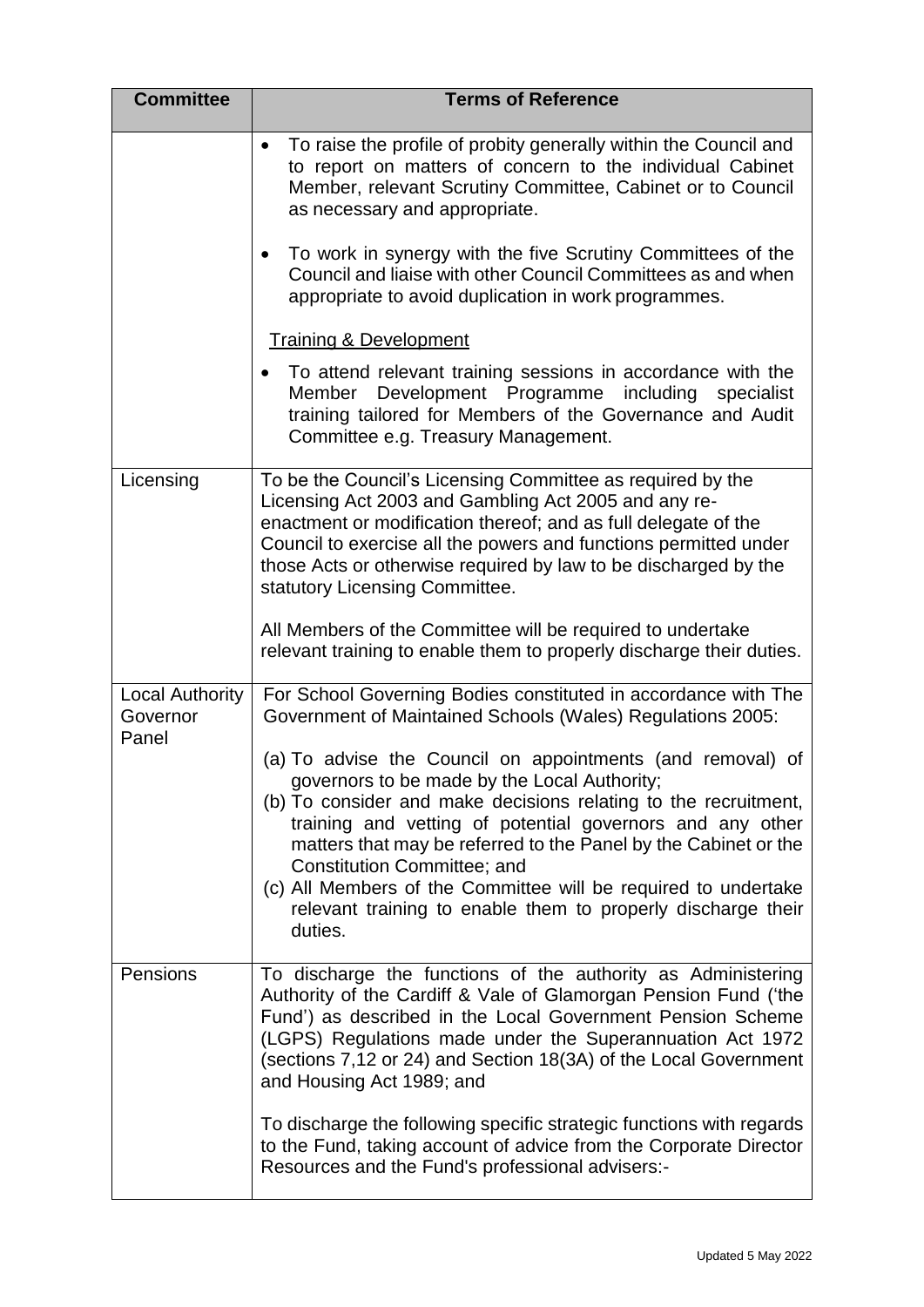| <b>Committee</b> | <b>Terms of Reference</b>                                                                                                                                                                                                                                                                                                                                                                                                                                                                                                                                                                                                                                                                                                                                                                                                                                                                                                                                                                                                                                                                                                                                                                                      |
|------------------|----------------------------------------------------------------------------------------------------------------------------------------------------------------------------------------------------------------------------------------------------------------------------------------------------------------------------------------------------------------------------------------------------------------------------------------------------------------------------------------------------------------------------------------------------------------------------------------------------------------------------------------------------------------------------------------------------------------------------------------------------------------------------------------------------------------------------------------------------------------------------------------------------------------------------------------------------------------------------------------------------------------------------------------------------------------------------------------------------------------------------------------------------------------------------------------------------------------|
|                  | a) Determining the Fund's aims and objectives, strategies,<br>statutory compliance statements, policies and procedures<br>for the overall management of the Fund, including in relation<br>to the following areas:<br>i) Governance - approving the Governance Policy and<br>Compliance Statement for the Fund;<br>ii) Funding Strategy - approving the Fund's Funding<br>Strategy Statement including ongoing monitoring and<br>management of the liabilities, giving due consideration<br>to the results and impact of the triennial actuarial<br>valuation and interim reports;<br>iii) Investment strategy - approving the Fund's investment<br>strategy, Statement of Investment Principles<br>and<br>Myners Compliance Statement including<br>setting<br>investment targets and ensuring these are aligned with<br>the Fund's specific liability profile and risk appetite;<br>iv) Communications Strategy - approving the Fund's<br><b>Communication Strategy;</b><br>v) Discretions – determining how the various administering<br>authority discretions are operated for the Fund; and<br>vi) Internal Dispute Resolution Procedure - determining<br>how the Scheme Member disputes are administered. |
|                  | b) Monitoring the implementation of these policies and<br>strategies as outlined in a) above on an ongoing basis.                                                                                                                                                                                                                                                                                                                                                                                                                                                                                                                                                                                                                                                                                                                                                                                                                                                                                                                                                                                                                                                                                              |
|                  | c) Considering the Fund's financial statements as part of the<br>approval process and agreeing the Fund's Annual Report.<br>Receive internal and external audit reports on the same.                                                                                                                                                                                                                                                                                                                                                                                                                                                                                                                                                                                                                                                                                                                                                                                                                                                                                                                                                                                                                           |
|                  | d) Receiving ongoing reports from the Corporate Director<br>in relation to the delegated operational<br><b>Resources</b><br>functions.                                                                                                                                                                                                                                                                                                                                                                                                                                                                                                                                                                                                                                                                                                                                                                                                                                                                                                                                                                                                                                                                         |
|                  | e) To provide independent assurance to members of the Fund<br>of the adequacy of the risk management and associated<br>control environment, responsible for the Fund's financial<br>and non-financial performance.                                                                                                                                                                                                                                                                                                                                                                                                                                                                                                                                                                                                                                                                                                                                                                                                                                                                                                                                                                                             |
|                  | To adhere to the principles set out in the Pensions<br>f)<br>Regulator Code of Practice and undertake its duties in<br>compliance with the obligations imposed on it.                                                                                                                                                                                                                                                                                                                                                                                                                                                                                                                                                                                                                                                                                                                                                                                                                                                                                                                                                                                                                                          |
|                  | g) To receive regular training to enable Committee Members<br>to make effective decisions and be fully aware of their<br>statutory and fiduciary responsibilities and their stewardship<br>role.                                                                                                                                                                                                                                                                                                                                                                                                                                                                                                                                                                                                                                                                                                                                                                                                                                                                                                                                                                                                               |
|                  | h) Consider any pension compliance matters raised by the<br><b>Fund's Local Pension Board.</b>                                                                                                                                                                                                                                                                                                                                                                                                                                                                                                                                                                                                                                                                                                                                                                                                                                                                                                                                                                                                                                                                                                                 |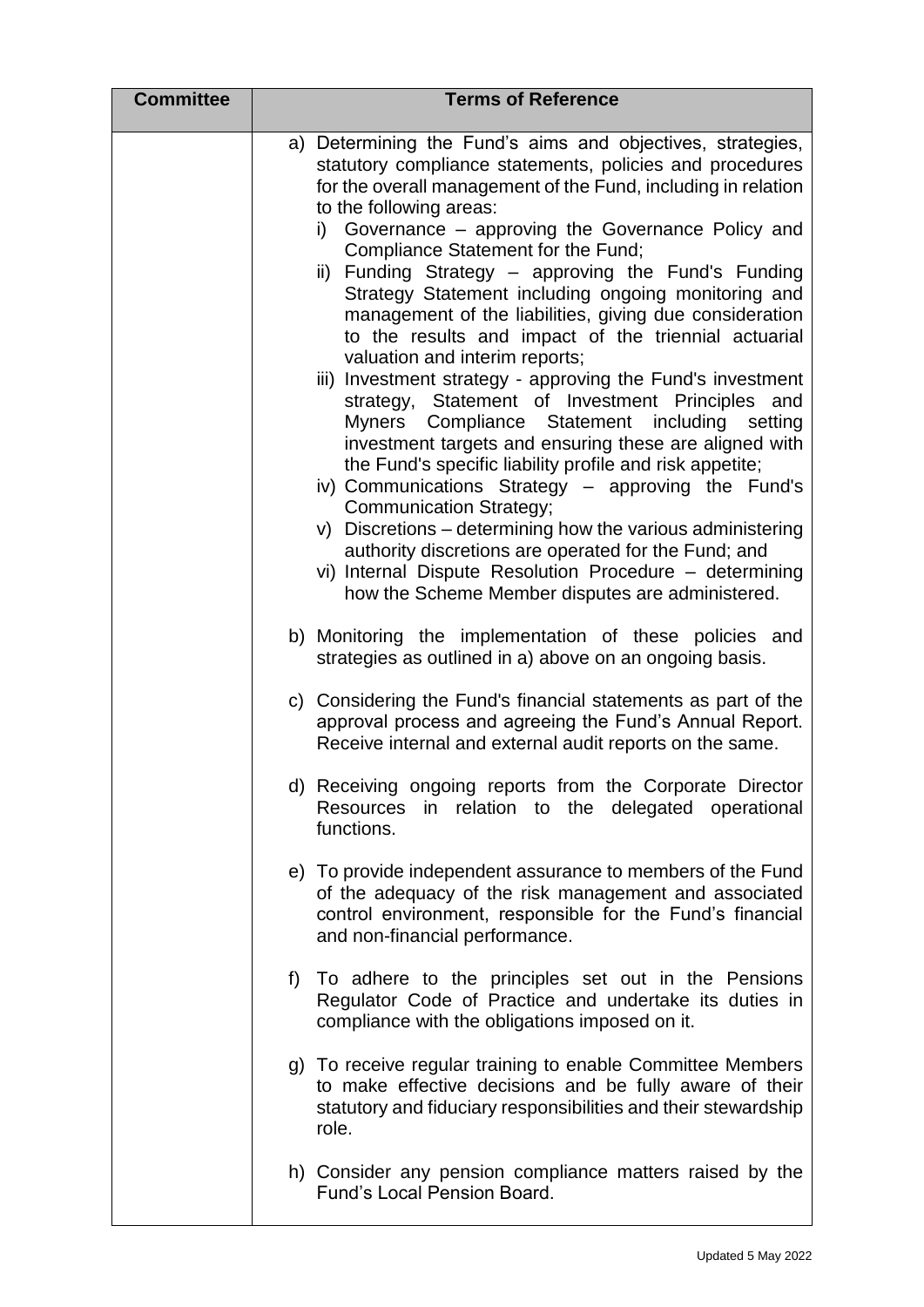| <b>Committee</b>     | <b>Terms of Reference</b>                                                                                                                                                                                                                                                                                                                                                                                                                                                                                                                                   |
|----------------------|-------------------------------------------------------------------------------------------------------------------------------------------------------------------------------------------------------------------------------------------------------------------------------------------------------------------------------------------------------------------------------------------------------------------------------------------------------------------------------------------------------------------------------------------------------------|
|                      | i)<br>All Members of the Committee will be required to undertake<br>relevant training to enable them to properly discharge their<br>duties.                                                                                                                                                                                                                                                                                                                                                                                                                 |
| Planning             | (a) Those functions listed in Section A of Schedule 1 of the Local<br>(Executive Arrangements)<br><b>Authorities</b><br>(Functions<br>and<br>Responsibilities) (Wales)<br>Regulations<br>2007<br>and<br>any<br>amendments thereto and any matters ancillary thereto as<br>defined in Regulation 3 (2) to (4) of the Regulations.                                                                                                                                                                                                                            |
|                      | (b) Those functions listed in paragraphs 3 and 4 of Section I of<br>Schedule 1 of the Local Authorities (Executive Arrangements)<br>(Functions and Responsibilities) (Wales) Regulations 2007 and<br>any amendments thereto and any matters ancillary thereto as<br>defined in Regulation 3 (2) to (4) of the Regulations.                                                                                                                                                                                                                                  |
|                      | (c) All Members of the Committee will be required to undertake<br>relevant training to enable them to properly discharge their<br>duties.                                                                                                                                                                                                                                                                                                                                                                                                                   |
| Public<br>Protection | (a) Those functions listed in Sections B and C, and paragraph 10<br>of Section I, of Schedule 1 of the Local Authorities (Executive<br>and Responsibilities)(Wales)<br>Arrangements) (Functions<br>Regulations 2007 (the Regulations), any amendments thereto<br>and any matters ancillary thereto as defined in Regulation 3<br>(2) to (4) of the Regulations, except to the extent that such<br>matters fall to the Licensing Committee by virtue of Section 7<br>of the Licensing Act 2003, the Gambling Act 2005 or any other<br>legislative provision; |
|                      | (b) In relation to those functions acting as Appeal Committee<br>where appropriate;                                                                                                                                                                                                                                                                                                                                                                                                                                                                         |
|                      | The discharge of any function relating to the control of<br>(c)<br>pollution;                                                                                                                                                                                                                                                                                                                                                                                                                                                                               |
|                      | (d) The passing of a resolution that Schedule 2 to the Noise and<br>Statutory Nuisance Act 1993 should apply in the Authority's<br>area;                                                                                                                                                                                                                                                                                                                                                                                                                    |
|                      | (e) Any function relating to contaminated land;                                                                                                                                                                                                                                                                                                                                                                                                                                                                                                             |
|                      | (f)<br>The service of an abatement notice in respect of a statutory<br>nuisance; and                                                                                                                                                                                                                                                                                                                                                                                                                                                                        |
|                      | Any function under a local Act of a licensing or regulatory<br>(g)<br>nature.                                                                                                                                                                                                                                                                                                                                                                                                                                                                               |
|                      | Without prejudice to the functions lawfully exercised by the Shared<br>Regulatory Services Joint Committee, pursuant to the Shared<br>Regulatory Service Collaboration Agreement dated 10 <sup>th</sup> April 2015.                                                                                                                                                                                                                                                                                                                                         |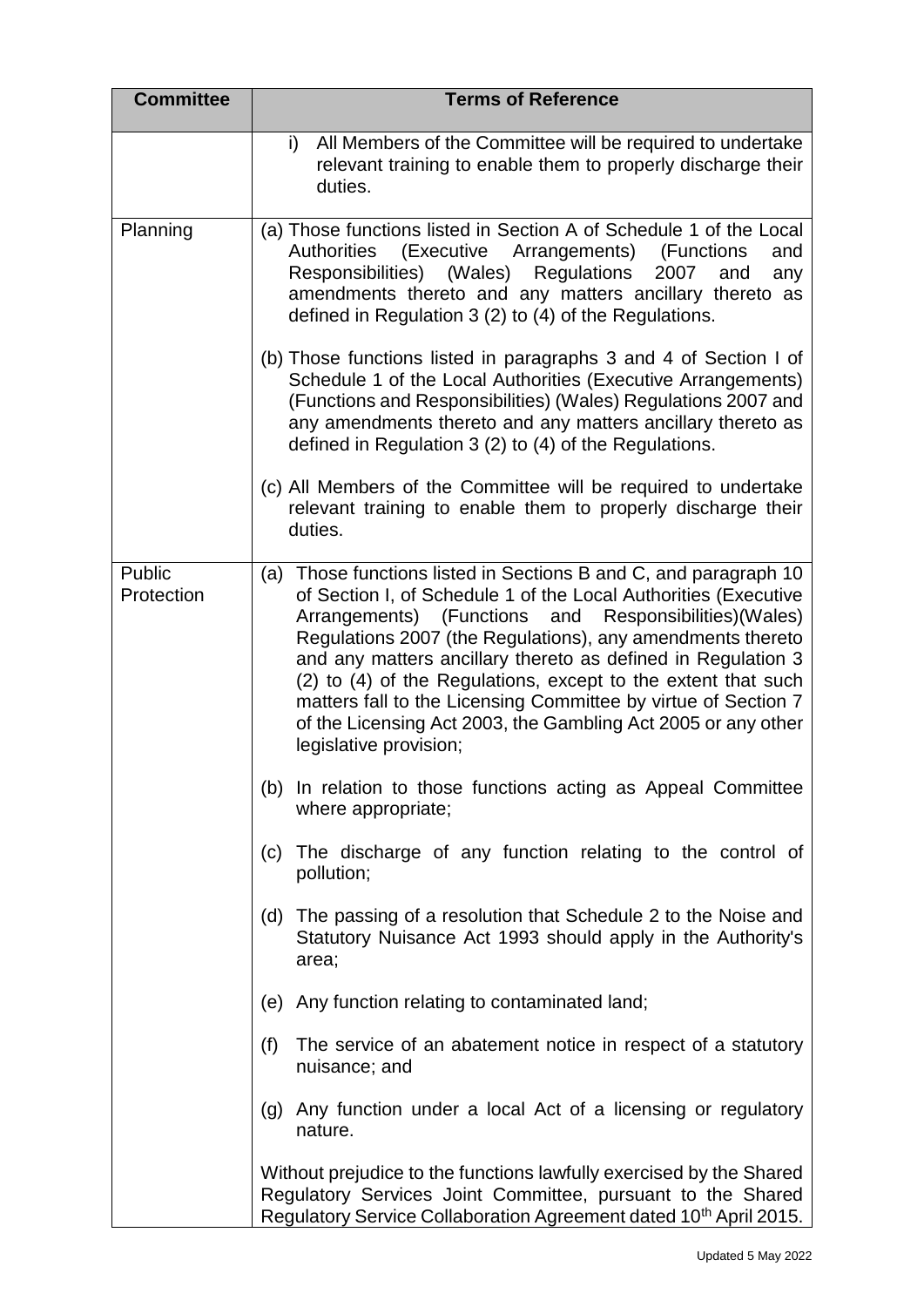| <b>Committee</b>             | <b>Terms of Reference</b>                                                                                                                                                                                                                                                         |
|------------------------------|-----------------------------------------------------------------------------------------------------------------------------------------------------------------------------------------------------------------------------------------------------------------------------------|
|                              | All Members of the Committee will be required to undertake<br>relevant training to enable them to properly discharge their duties.                                                                                                                                                |
| Standards &<br><b>Ethics</b> | (a) To monitor and scrutinise the ethical standards of the<br>Authority, its Members, employees and any associated<br>providers of the Authority's services, and to report to the<br>Council on any matters of concern.                                                           |
|                              | (b) To advise the Council on the content of its Ethical Code and<br>to update the Code as appropriate.                                                                                                                                                                            |
|                              | (c) To advise the Council on the effective implementation of the<br>Code including such matters as the training of Members and<br>employees on the Code's application.                                                                                                            |
|                              | (d) To consider and determine the outcome of complaints that<br>Councillors and co-opted members have acted in breach of<br>the Code in accordance with procedures agreed by the<br>Standards Committee, including the imposition of any<br>penalties available to the Committee. |
|                              | (e) To oversee and monitor the Council's whistleblowing<br>procedures and to consider ethical issues arising from<br>complaints under the procedure and other complaints.                                                                                                         |
|                              | (f)<br>To grant or refuse requests for dispensations in respect of<br>Members' interests under the Members Code of Conduct in<br>accordance with the relevant statutory provisions.                                                                                               |
|                              | (g) To undertake those functions in relation to community councils<br>situated in the area of the Council and members of those<br>community councils which are required by law                                                                                                    |
|                              | (h) To recommend to Council and the Cabinet any additional<br>guidance on issues of probity.                                                                                                                                                                                      |
|                              | To hear and determine any complaints of misconduct by<br>(i)<br>Members or a report of the Monitoring Officer, whether on<br>reference from the Ombudsman or otherwise.                                                                                                           |
|                              | To recommend the provision to the Monitoring Officer of such<br>(j)<br>resources as he/she may require for the performance of his/her<br>duties.                                                                                                                                  |
|                              | (k) To monitor compliance by political group leaders with their<br>duties in relation to Member conduct (under section 52A(1) of<br>the Local Government Act 2000), and to advise, train or<br>arrange training for political group leaders in relation to those<br>duties.       |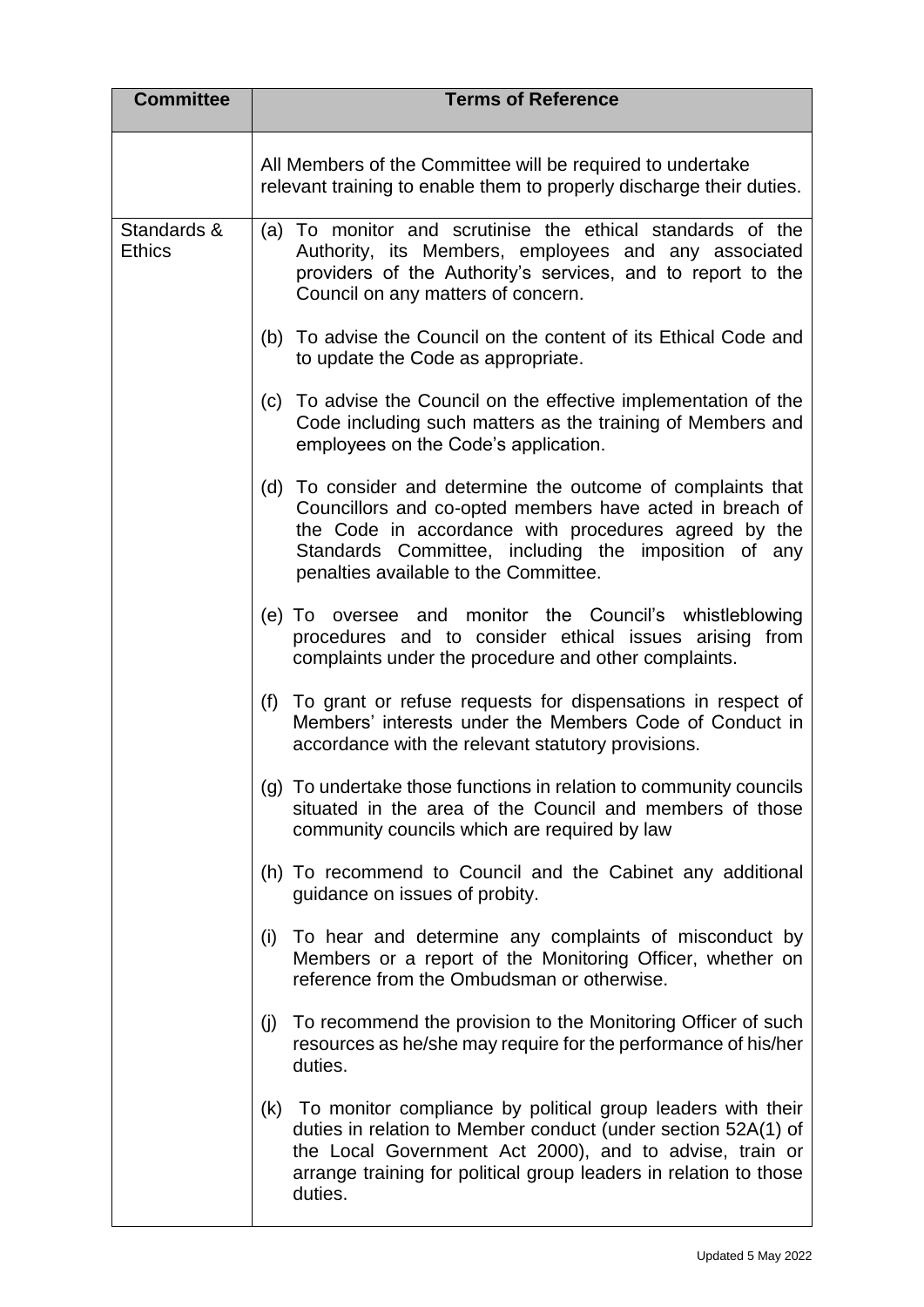| <b>Committee</b>                     | <b>Terms of Reference</b>                                                                                                                                                                                                                                                                                                                                                                                |
|--------------------------------------|----------------------------------------------------------------------------------------------------------------------------------------------------------------------------------------------------------------------------------------------------------------------------------------------------------------------------------------------------------------------------------------------------------|
|                                      | All Members of the Committee will be required to undertake<br>relevant training to enable them to properly discharge their duties.                                                                                                                                                                                                                                                                       |
| <b>SCRUTINY</b>                      |                                                                                                                                                                                                                                                                                                                                                                                                          |
| Children &<br><b>Young People</b>    | To scrutinise, measure and actively promote improvement in the<br>Council's performance in the provision of services and compliance<br>with Council policies, aims and objectives in the area of children<br>and young people, including:                                                                                                                                                                |
|                                      | School Improvement<br><b>Schools Organisation</b><br><b>School Support Services</b><br><b>Education Welfare &amp; Inclusion</b><br><b>Early Years Development</b><br><b>Special Educational needs</b><br><b>Governor Services</b><br><b>Children's Social Services</b><br><b>Youth Services and Justice</b><br><b>Children's Play Services</b><br>$\bullet$                                              |
|                                      | To assess the impact of partnerships with and resources and<br>services provided by external organisations including the Welsh<br>Government, Welsh Government Sponsored Public Bodies, joint<br>government services<br>and quasi-departmental<br>local<br>non-<br>governmental bodies on the effectiveness of Council service<br>delivery.                                                              |
|                                      | To report to an appropriate Cabinet or Council meeting on its<br>findings and to make recommendations on measures which may<br>enhance Council performance and service delivery in this area.                                                                                                                                                                                                            |
| Community &<br><b>Adult Services</b> | To scrutinise, measure and actively promote improvement in the<br>Council's performance in the provision of services and compliance<br>with Council policies, aims and objectives in the area of community<br>and adult services, including:                                                                                                                                                             |
|                                      | <b>Public and Private Housing</b><br><b>Disabled Facilities Grants</b><br><b>Community Safety</b><br>$\bullet$<br>Neighbourhood Renewal and Communities First<br>$\bullet$<br><b>Advice &amp; Benefits</b><br><b>Consumer Protection</b><br><b>Older Persons Strategy</b><br>$\bullet$<br><b>Adult Social Care</b><br><b>Community Care Services</b><br>$\bullet$<br>Mental Health & Physical Impairment |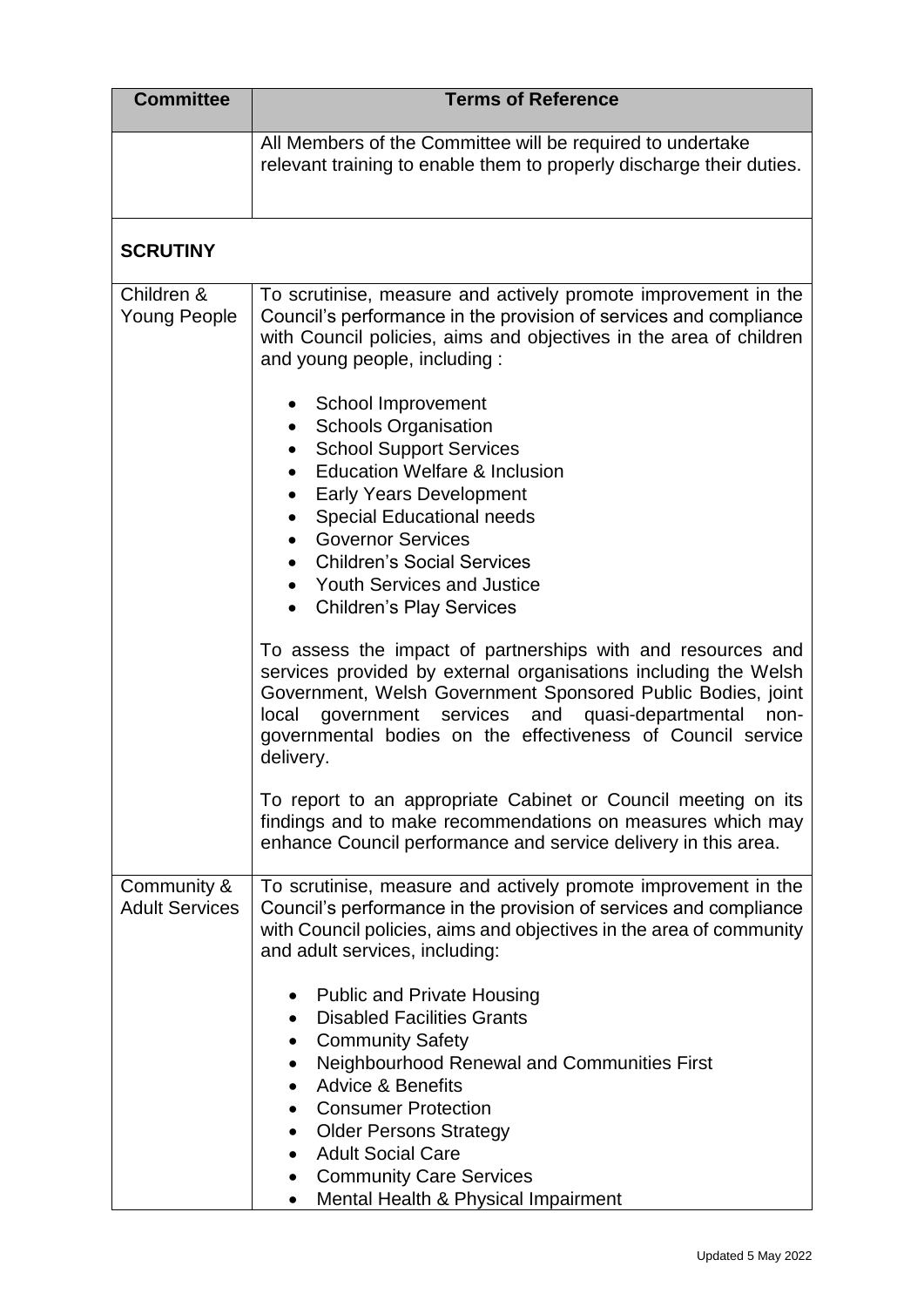| <b>Committee</b>     | <b>Terms of Reference</b>                                                                                                                                                                                                                                                                                                                                                                                                                                                                                                                                                                                                                                                                   |
|----------------------|---------------------------------------------------------------------------------------------------------------------------------------------------------------------------------------------------------------------------------------------------------------------------------------------------------------------------------------------------------------------------------------------------------------------------------------------------------------------------------------------------------------------------------------------------------------------------------------------------------------------------------------------------------------------------------------------|
|                      | <b>Commissioning Strategy</b><br>$\bullet$<br><b>Health Partnership</b>                                                                                                                                                                                                                                                                                                                                                                                                                                                                                                                                                                                                                     |
|                      | To assess the impact of partnerships with and resources and<br>services provided by external organisations including the Welsh<br>Government, joint local government services, Welsh Government<br><b>Bodies</b><br>and<br>Sponsored Public<br>quasi-departmental<br>non-<br>governmental bodies on the effectiveness of Council service<br>delivery.                                                                                                                                                                                                                                                                                                                                       |
|                      | To report to an appropriate Cabinet or Council meeting on its<br>findings and to make recommendations on measures which may<br>enhance Council performance and service delivery in this area.                                                                                                                                                                                                                                                                                                                                                                                                                                                                                               |
|                      | To be the Council's Crime and Disorder Committee as required by<br>the Police and Justice Act 2006 and any re-enactment or<br>modification thereof; and as full delegate of the Council to exercise<br>all the powers and functions permitted under that Act.                                                                                                                                                                                                                                                                                                                                                                                                                               |
| Economy &<br>Culture | To scrutinise, measure and actively promote improvement in the<br>Council's performance in the provision of services and compliance<br>with Council policies, aims and objectives in the area of economic<br>regeneration.                                                                                                                                                                                                                                                                                                                                                                                                                                                                  |
|                      | <b>Cardiff City Region City Deal</b><br>Inward Investment and the marketing of Cardiff<br>$\bullet$<br><b>Economic Strategy &amp; Employment</b><br>$\bullet$<br>European Funding & Investment<br>Small to Medium Enterprise Support<br><b>Cardiff Harbour Authority</b><br><b>Lifelong Learning</b><br><b>Leisure Centres</b><br><b>Sports Development</b><br>$\bullet$<br>Parks & Green Spaces<br>$\bullet$<br>Libraries, Arts & Culture<br>$\bullet$<br><b>Civic Buildings</b><br>$\bullet$<br>Events & Tourism<br>$\bullet$<br><b>Strategic Projects</b><br>$\bullet$<br><b>Innovation &amp; Technology Centres</b><br>$\bullet$<br><b>Local Training &amp; Enterprise</b><br>$\bullet$ |
|                      | To assess the impact of partnerships with and resources and<br>services provided by external organisations including the Welsh<br>Government, joint local government services, Welsh Government<br>Sponsored Public Bodies and quasi-departmental<br>non-<br>governmental bodies on the effectiveness of Council service<br>delivery.                                                                                                                                                                                                                                                                                                                                                       |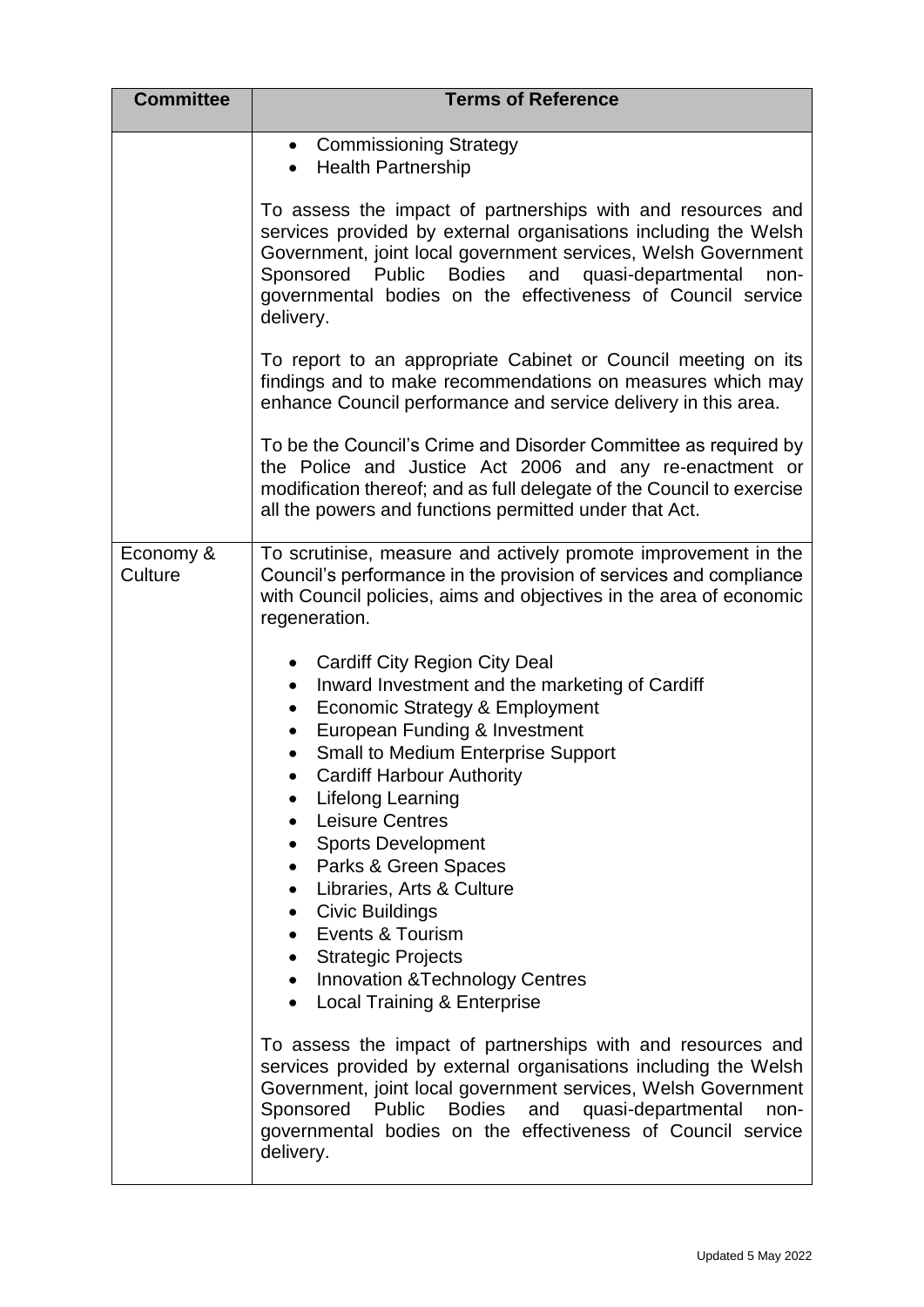| <b>Committee</b>                         | <b>Terms of Reference</b>                                                                                                                                                                                                                                                                                                                                                                                                                                                                                                                                                                                                                        |
|------------------------------------------|--------------------------------------------------------------------------------------------------------------------------------------------------------------------------------------------------------------------------------------------------------------------------------------------------------------------------------------------------------------------------------------------------------------------------------------------------------------------------------------------------------------------------------------------------------------------------------------------------------------------------------------------------|
|                                          | To report to an appropriate Cabinet or Council meeting on its<br>findings and to make recommendations on measures which may<br>enhance Council performance or service delivery in this area.                                                                                                                                                                                                                                                                                                                                                                                                                                                     |
| Environmental                            | To scrutinise, measure and actively promote improvement in the<br>Council's performance in the provision of services and compliance<br>with Council policies, aims and objectives in the area of<br>environmental sustainability, including:                                                                                                                                                                                                                                                                                                                                                                                                     |
|                                          | <b>Strategic Planning Policy</b><br>$\bullet$<br><b>Sustainability Policy</b><br>$\bullet$<br><b>Environmental Health Policy</b><br>$\bullet$<br><b>Public Protection Policy</b><br>$\bullet$<br><b>Licensing Policy</b><br>$\bullet$<br><b>Waste Management</b><br><b>Strategic Waste Projects</b><br>$\bullet$<br><b>Street Cleansing</b><br>$\bullet$<br><b>Cycling and Walking</b><br>$\bullet$<br>Streetscape<br><b>Strategic Transportation Partnership</b><br>$\bullet$<br><b>Transport Policy and Development</b><br>$\bullet$<br><b>Intelligent Transport Solutions</b><br>$\bullet$<br>• Public Transport<br><b>Parking Management</b> |
|                                          | To assess the impact of partnerships with and resources and<br>services provided by external organisations including the Welsh<br>Government, joint local government services, Welsh Government<br>Sponsored Public<br>Bodies and quasi-departmental<br>non-<br>governmental bodies on the effectiveness of Council service<br>delivery.                                                                                                                                                                                                                                                                                                         |
|                                          | To report to an appropriate Cabinet or Council meeting on its<br>findings and to make recommendations on measures which may<br>enhance Council performance and service delivery in this area.                                                                                                                                                                                                                                                                                                                                                                                                                                                    |
| <b>Policy Review</b><br>&<br>Performance | To scrutinise, monitor and review the overall operation of the<br>Cardiff Programme for Improvement and the effectiveness of the<br>general implementation of the Council's policies, aims and<br>objectives, including:                                                                                                                                                                                                                                                                                                                                                                                                                         |
|                                          | <b>Council Business Management and Constitutional Issues</b><br>$\bullet$<br><b>Cardiff Council Corporate Plan</b><br>$\bullet$<br><b>Strategic Policy Development</b><br>$\bullet$<br><b>Strategic Programmes</b><br><b>Community Planning &amp; vision Forum</b><br>$\bullet$<br><b>Voluntary Sector Relations</b><br>$\bullet$<br><b>Citizen Engagement &amp; Consultation</b><br>$\bullet$<br><b>Corporate Communications</b><br>$\bullet$<br><b>Contact Centre Services and Service Access</b>                                                                                                                                              |